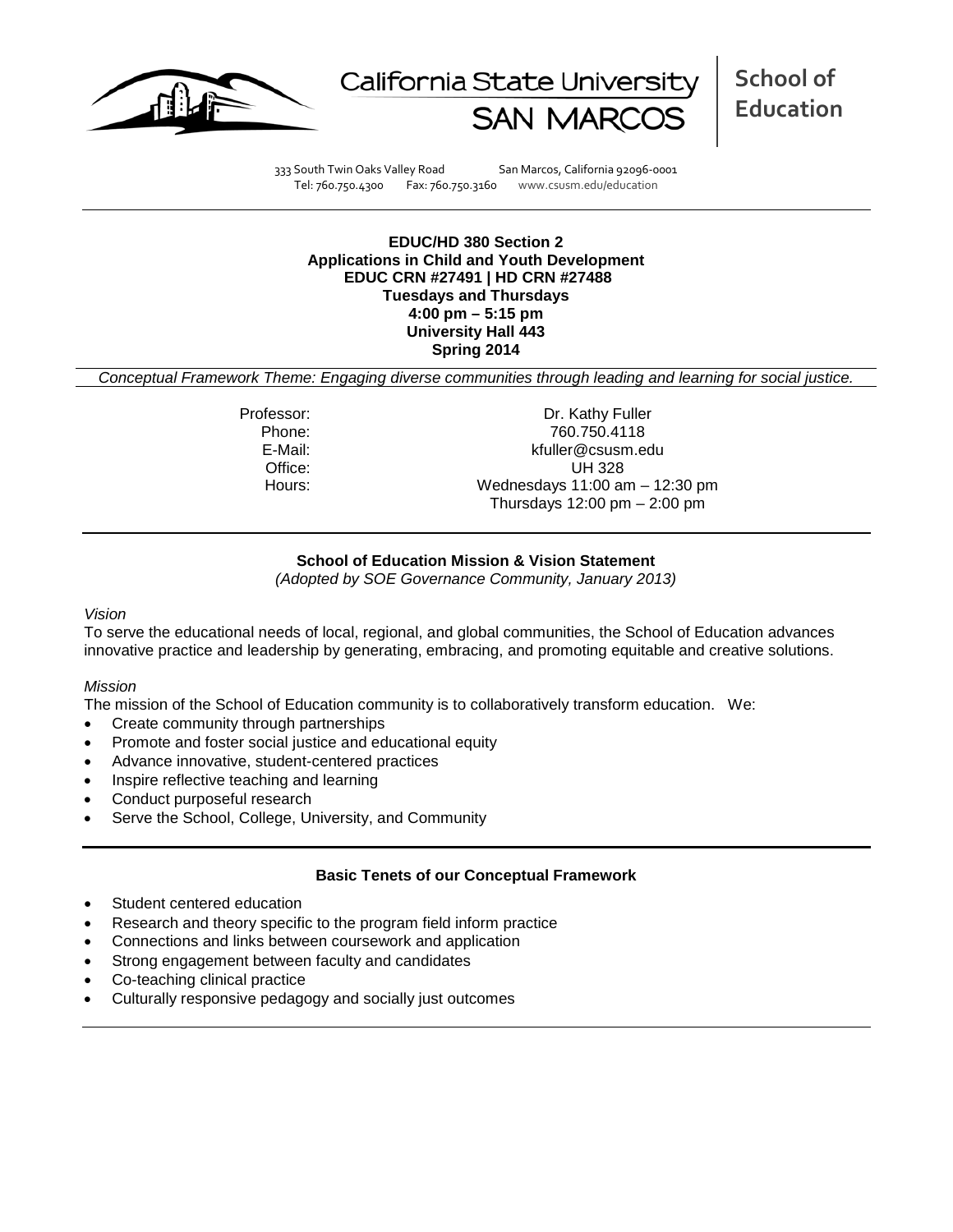## **COURSE DESCRIPTION**

Considers the social, cultural, cognitive, emotional, linguistic, and behavioral development of children and adolescents from multidisciplinary, multicultural, and applied perspectives. Students will learn major theories of development in order to apply that knowledge to their work in evidence-based services and programs for children and youth. Includes a field experience component through which students will consider how their in-class learning is enacted in the lived experiences of children and youth. Special attention is given to identifying multicultural and socio-cultural influences on development. *May not be taken for credit by students who have received credit for EDUC 496-1. Also offered as HD 380. Students may not receive credit for both.*

### **Course Objectives**

By the end of the course, students will be able to:

- 1. Describe the main principles of cognitive development, information processing, and sociocultural theory in order to identify how each is manifested in the lives of children and youth.
- 2. Use the field experience to demonstrate how academic theory contributes to understanding observed differences in socially, culturally, and linguistically diverse children and youth.
- 3. Understand and then evaluate the ways in which academic theory is applied within the realms of health, human services, and education.
- 4. Apply knowledge gained from the field experience when considering influences such as environment, culture, family/sibling/friend relationships on the development of thought and reasoning.
- 5. Create an understanding of what various theoretical constructs actually mean in the "real life" of children and youth.
- 6. Summarize findings of empirical research in major areas of cognitive development, including perception, language, memory, conceptual understanding, problems solving, social cognition, and acquisition of academic skills and apply those summaries to understanding the lived experiences of children and youth.
- 7. Understand cognitive and developmental processes and determine how that knowledge can be best applied to work with children and youth in education and other human services fields.

### **Unique Course Requirements**

**\*Special Note: Because this course requires a field service component, a background check may be required. It is your responsibility to check with the agency you will be serving and to meet fingerprinting and other requirements to serve as a volunteer. All students should work with the Office of Civic Engagement [\(http://www.csusm.edu/ocsl/index.html\)](http://www.csusm.edu/ocsl/index.html) to ensure that proper procedures are followed.**

### **GENERAL CONSIDERATIONS**

### **All University Writing Requirement**

Writing requirements for this class will be met as described in the assignments. Every course at the university, including this one, must have a writing requirement of at least 2500 words.

### **Students with Disabilities Requiring Reasonable Accommodations**

Candidates with disabilities who require reasonable accommodations must be approved for services by providing appropriate and recent documentation to the Office of Disable Student Services (DSS). This office is located in Craven Hall 4300, and can be contacted by phone at (760) 750-4905, or TTY (760) 750-4909. Candidates authorized by DSS to receive reasonable accommodations should meet with their instructor during office hours or, in order to ensure confidentiality, in a more private setting.

### **CSUSM Academic Honesty Policy**

"Students will be expected to adhere to standards of academic honesty and integrity, as outlined in the Student Academic Honesty Policy. All written work and oral presentation assignments must be original work. All ideas/materials that are borrowed from other sources must have appropriate references to the original sources. Any quoted material should give credit to the source and be punctuated with quotation marks.

Students are responsible for honest completion of their work including examinations. There will be no tolerance for infractions. If you believe there has been an infraction by someone in the class, please bring it to the instructor's attention. The instructor reserves the right to discipline any student for academic dishonesty in accordance with the general rules and regulations of the university. Disciplinary action may include the lowering of grades and/or the assignment of a failing grade for an exam, assignment, or the class as a whole."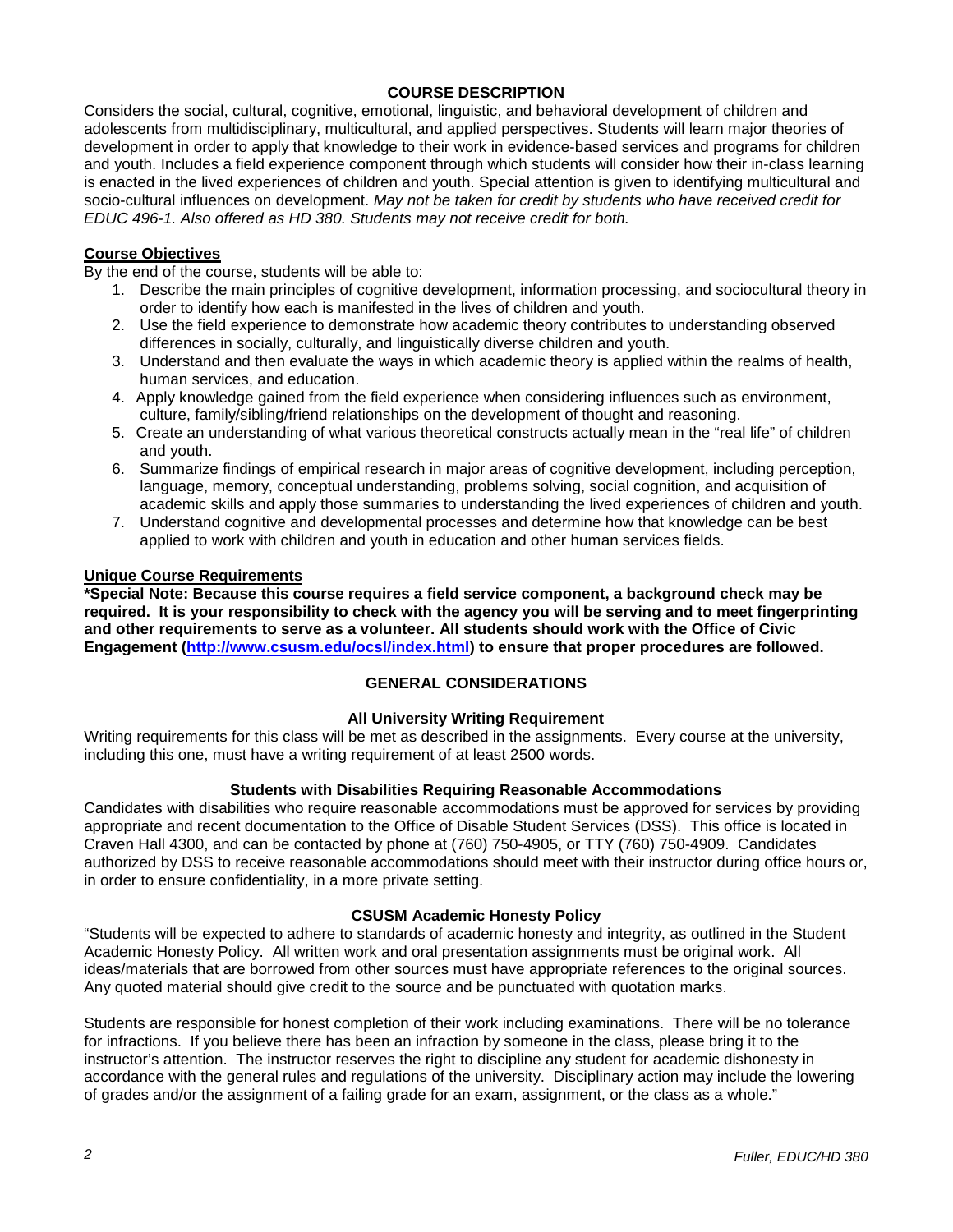Incidents of Academic Dishonesty will be reported to the Dean of Students. Sanctions at the University level may include suspension or expulsion from the University.

## **Plagiarism:**

As an educator, it is expected that each candidate will do his/her own work, and contribute equally to group projects and processes. Plagiarism or cheating is unacceptable under any circumstances. If you are in doubt about whether your work is paraphrased or plagiarized see the Plagiarism Prevention for Students website [http://library.csusm.edu/plagiarism/index.html.](http://library.csusm.edu/plagiarism/index.html) If there are questions about academic honesty, please consult the University catalog.

## **Use of Technology**

Candidates are expected to demonstrate competency in the use of various forms of technology (i.e. word processing, electronic mail, Moodle, use of the Internet, and/or multimedia presentations). Specific requirements for course assignments with regard to technology are at the discretion of the instructor. Keep a digital copy of all assignments for use in your teaching portfolio. All assignments will be submitted online, and some will be submitted in hard copy as well. Details will be given in class.

### **Electronic Communication Protocol**

Electronic correspondence is a part of your professional interactions. If you need to contact the instructor, e-mail is often the easiest way to do so. It is my intention to respond to all received e-mails in a timely manner. Please be reminded that e-mail and on-line discussions are a very specific form of communication, with their own nuances and etiquette. For instance, electronic messages sent in all upper case (or lower case) letters, major typos, or slang, often communicate more than the sender originally intended. With that said, please be mindful of all e-mail and on-line discussion messages you send to your colleagues, to faculty members in the School of Education, or to persons within the greater educational community. All electronic messages should be crafted with professionalism and care.

Things to consider:

- Would I say in person what this electronic message specifically says?
- How could this message be misconstrued?
- Does this message represent my highest self?
- Am I sending this electronic message to avoid a face-to-face conversation?

In addition, if there is ever a concern with an electronic message sent to you, please talk with the author in person in order to correct any confusion.

### **School of Education Attendance Policy**

Due to the dynamic and interactive nature of courses in the School of Education, all candidates are expected to attend all classes and participate actively. At a minimum, candidates must attend more than 80% of class time, or s/he may not receive a passing grade for the course at the discretion of the instructor. Individual instructors may adopt more stringent attendance requirements. Should the candidate have extenuating circumstances, s/he should contact the instructor as soon as possible. *(Adopted by the COE Governance Community, December, 1997).*

*For this class: Students missing three class sessions will see their grades reduced by one full grade. Students missing four or more class sessions will see their grades reduced by two full grades. Leaving early or arriving late by more than 15 minutes constitutes one absence. Illness and emergencies are considered on a case-by-case basis. However, notification of an absence does not constitute an excuse.* 

## **COURSE REQUIREMENTS**

### **Required Texts**

- Willingham, D. (2009). *Why Don't Students Like School? A Cognitive Scientist Answers Questions about How the Mind Works and What it Means for Your Classroom.* San Francisco, CA: Jossey-Bass.
- Scholarly and applied articles from academic researchers and field practitioners are required and will be found in our Cougar Courses container.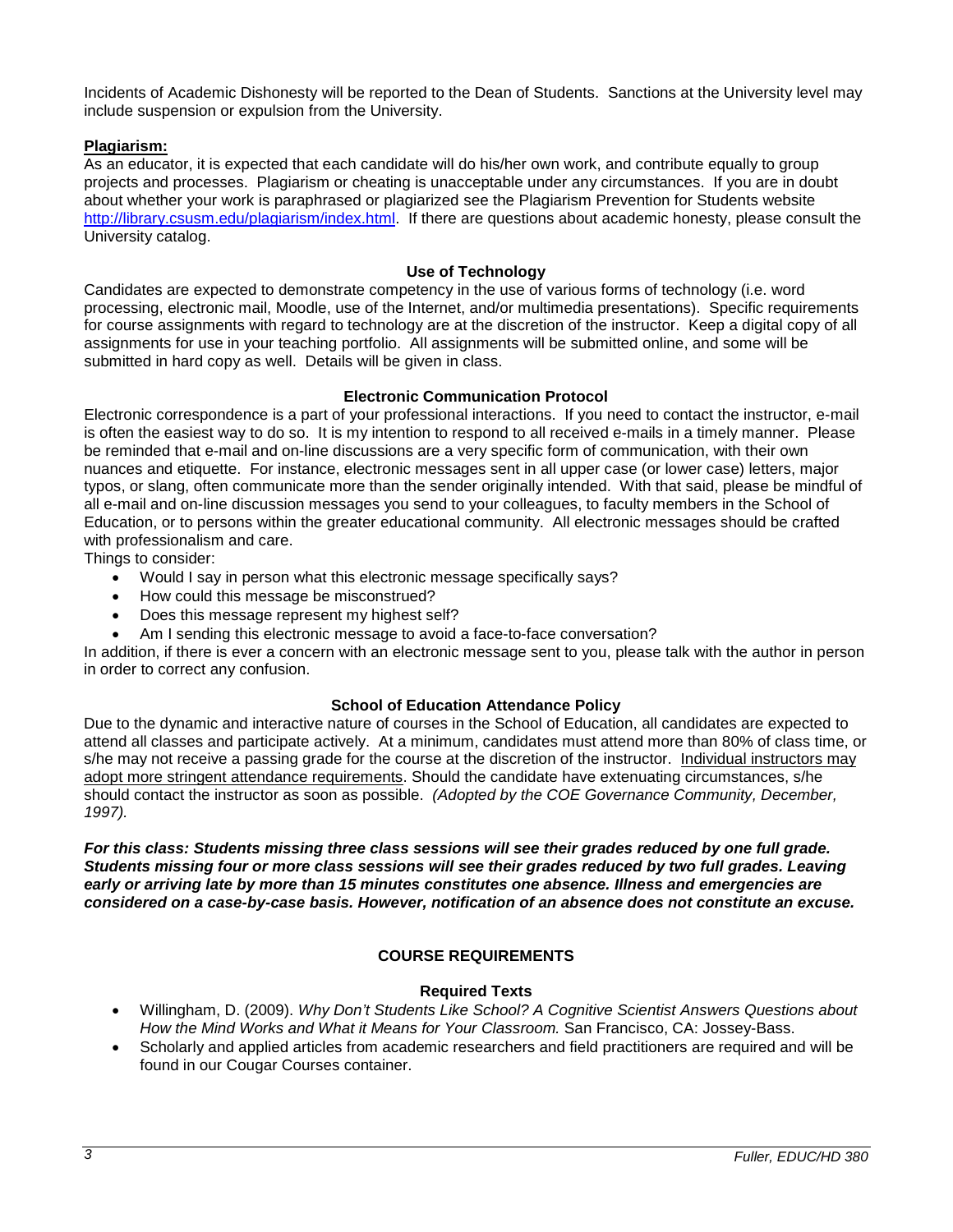## **Grading Standards**

| Letter / Numeric<br>Grades |       | Α | 93-100 | А- | 90-92 |
|----------------------------|-------|---|--------|----|-------|
| B+                         | 87-89 | В | 83-86  | В- | 80-82 |
| C+                         | 77-79 | C | 73-76  | C- | 70-72 |

## **ASSIGNMENTS**

Students are expected to demonstrate competency in the use of various forms of technology (i.e. word processing, electronic mail, use of the Internet, and/or multimedia presentations). Specific requirements for course assignments with regard to technology are at the discretion of the instructor. Assignments are to be turned in on the due date, no exceptions. Please proofread and edit word-processed assignments prior to submission. Hand-written work is not accepted. Assignments are written in Times, size12 font, and are double-spaced. Ensure the text is error-free (grammar, spelling), and ideas are logically and concisely presented. All citations, where appropriate, use American Psychological Association (APA) format.

| <b>Assignment</b>                                       | <b>Points</b><br><b>Possible</b> |
|---------------------------------------------------------|----------------------------------|
| Interview with a YouthDue 3/25                          | 25                               |
| Service Learning Write UpDue 4/15                       | 30                               |
| Presentation of Interview Findings & ImplicationDue 5/8 | 15                               |
| Final Exam $5/15$                                       | 30                               |
| <b>Total Points</b>                                     | 100                              |

## **1. Interview With a Youth**

You will identify a child or adolescent with whom to work this semester. You will conduct a series of interviews centered on the major theories discussed in this course. Because the focus of this course is on *understanding how theories of development apply to the lived experiences of children and adolescents, these interviews will* encourage you to make those connections*.* This assignment encourages you to *create an understanding of what various theoretical constructs actually mean in the "real life" of children and adolescents*. Below please find a list of sample interview questions you may choose to utilize:

1.) What types of things do you like to do in your free time? How do you decide what to do when you have a choice?

- 2.) How do you feel about school? What is your favorite part? What is your least favorite part?
- 3.) Tell me about your family and friends.
- 4.) Do you have a best friend?
- 5.) What is the best part about having a good friend?
- 6.) What is something difficult about having a best friend?
- 7.) What is your favorite thing to do with your family?
- 8.) How do you solve disagreements with your friends?

9.) How do you respond when your parents won't allow you to do something you want to do or have something you want?

10.)Have you thought about what you want to be when you grow up? If you know what you want to be, what do you need to do while you are young in order to get ready to achieve that goal?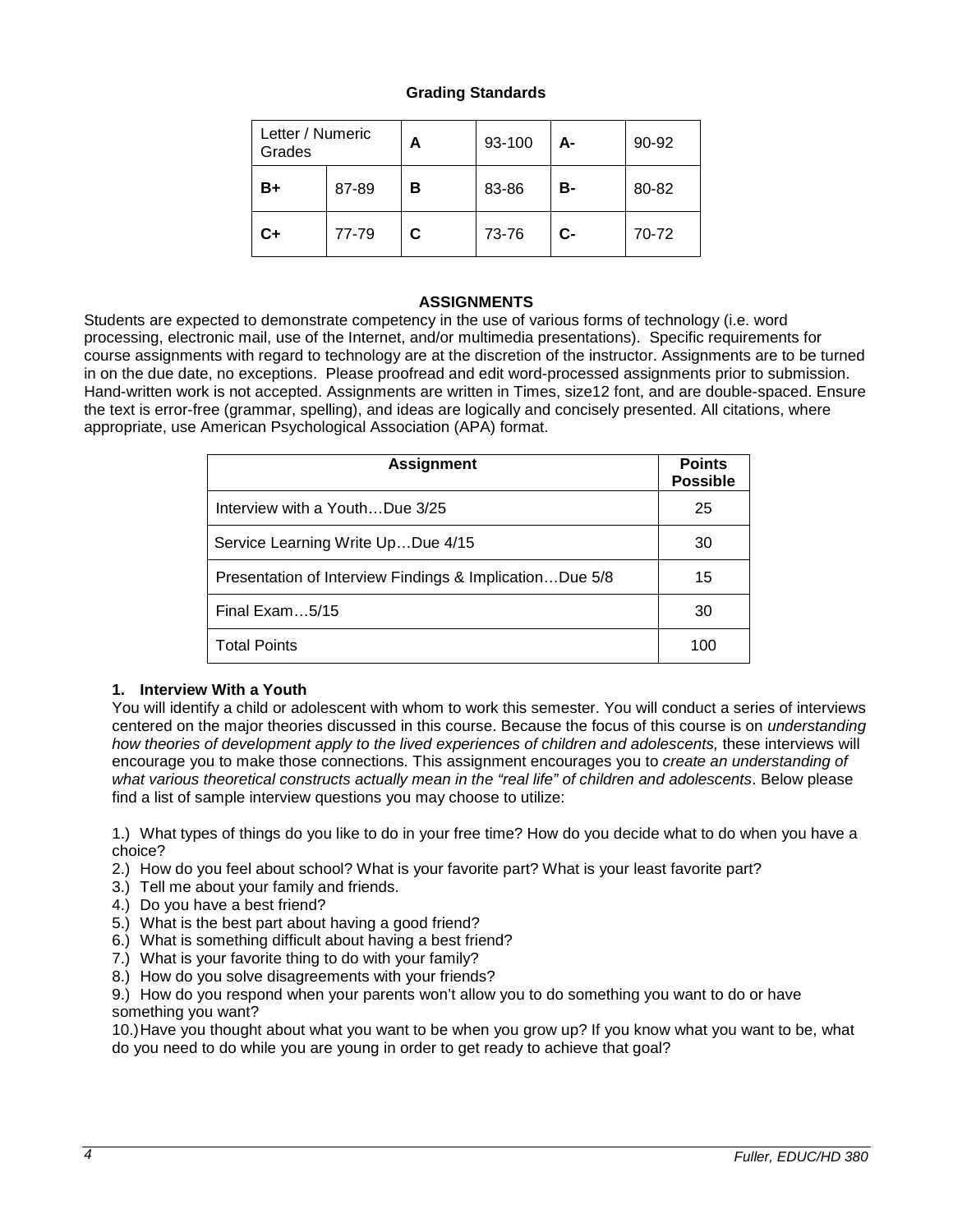## **2. Presentation (Interview and Implications)**

In order to emphasize the *importance of practically applying the theories and concepts from this class to the real world of children and adolescents*, you will prepare a presentation of the major findings from your interview series. This presentation will be created as a power point format. You will share the work during the  $15<sup>th</sup>$  week of the course. Your presentation must summarize your findings from the interview series and *discuss their implications for education, social work, and other human services fields*.

## **3. Service Learning Experience and Write-Up**

Because this course focuses on *understanding how theories of child and adolescent development are applied in daily practice*, you will spend 1-2 hours per week volunteering in a field-based program of your choice. You may volunteer in a public or private school classroom, a hospital, or a social work setting. You will document your interactions with the children or adolescents you encounter and write an analysis that makes connections between and among the theories we discuss in class and your experiences in the field. We will discuss procedures for identifying a field site, expectations for gaining permission to volunteer, and requirements for the write-up in class. During one of your interview sessions, take time to "play" with your child or adolescent. Play a board game, outdoor sport etc. Observe their actions, question their choice of moves etc. Use the graphic organizer on page 7 to hold your thinking if you find it useful. Below please find questions to guide your thinking during the observations:

1.) How do the theories of cognitive development inform and/or influence service providers' interactions with their patients/students/clients?

2.) What outside influences such as environmental factors, cultural expectations, and family/sibling/friend relationships are evident on the patients/students/clients at your service-learning site? In other words, how do outside forces influence the choices you see being made?

3.) How do these outside influences affect the development of thought and reasoning within the patient/student/client?

4.) How do these outside influences affect the service providers' responses and their ability to address the needs of the patient/student/client?

5.) How will your understanding of the cognitive, emotional, and social development of the people (patients, students, clients, and service providers) you observe during your service learning experience inform and/or influence your interactions and decision-making processes within your future social and professional life? 6.) For the interview with a child/adolescent in particular: How will your observation and understanding of this child's cognitive, social, and emotional development inform and/or influence your interactions and decisionmaking process with other children of this age?

## 4. **Final Exam**

During finals week, you will take a comprehensive final exam in order to demonstrate your understanding of the major theories and concepts related to child and adolescent development and *how they apply to education and human services*. Because research suggests that the act of retrieving information on a regular basis aids in retention, there will be 2-3 questions given at the end of class each Thursday. They represent the primary learning undertaken that week and should be used to create a study guide. These questions will become part of the final exam.

**\*Course Format:** Because the focus of this class is on an applied understanding of how children and youth develop cognitively, emotionally, and socially, all topics will be taught through interdisciplinary and multicultural perspectives. The topics listed below identify the main idea for each class session and will be discussed with an interdisciplinary lens. We will integrate findings from numerous related fields as we work to understand how theory enacts itself in the real lives of children and youth. To that end, class will meet on Tuesday and Thursday during weeks 1, 2, and 15. During weeks 3-14, class will meet on Tuesday only. Students will spend Thursdays during weeks 2-14 in their service learning experience in order to observe ways in which Tuesday's content is manifested in the lives of children and youth. **\***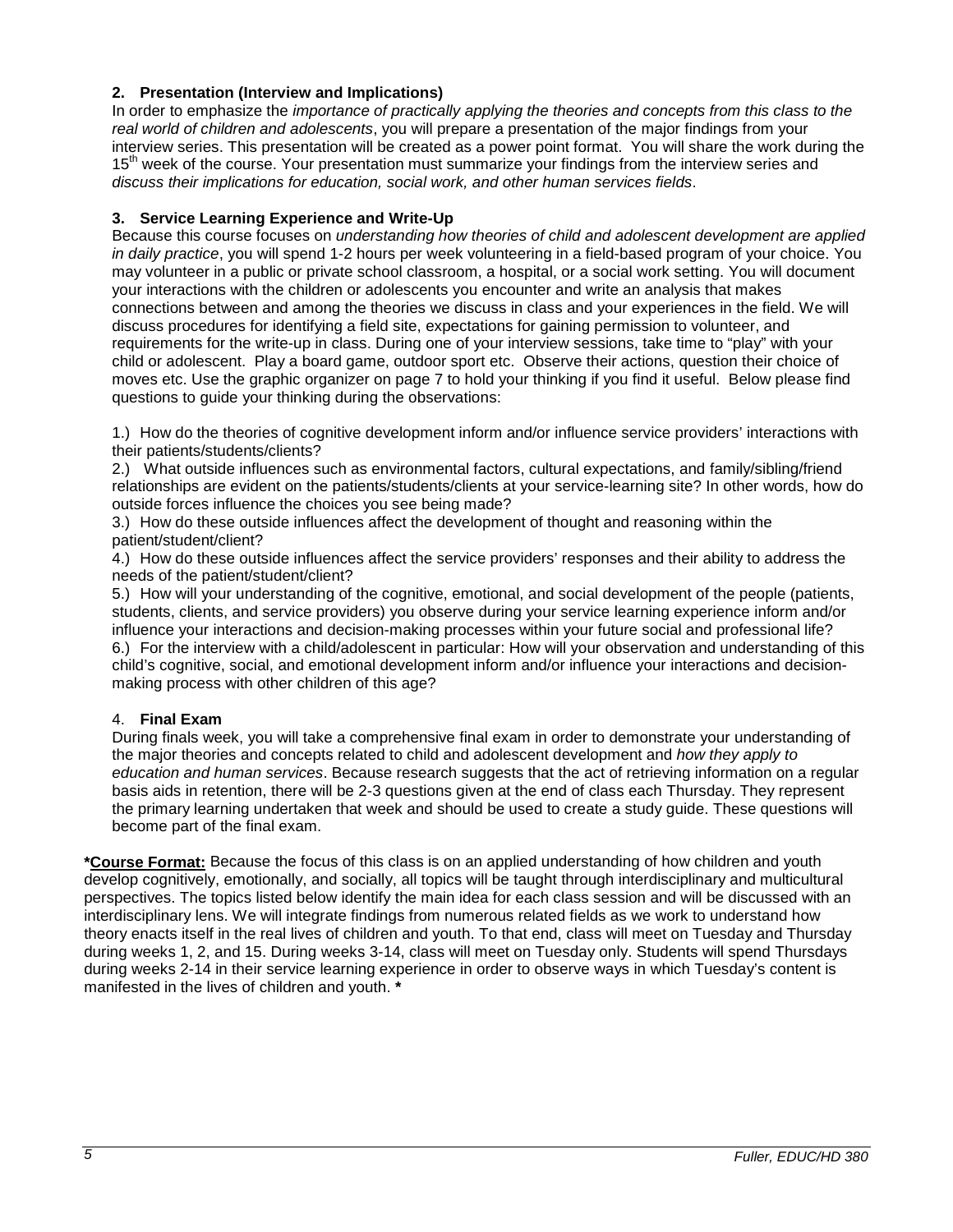# **SCHEDULE/COURSE OUTLINE**

| <b>Week</b>                 | <b>Topic</b>                                                                                                                                    | Readings /<br><b>Assignments Due</b>                           |
|-----------------------------|-------------------------------------------------------------------------------------------------------------------------------------------------|----------------------------------------------------------------|
| Week 1<br>T1/21             | <b>Class Introductions</b><br><b>Course Overview</b><br>Introduction to brain development                                                       | National Geographic article<br>on the teenage brain            |
| Th 1/23                     | Social influences                                                                                                                               | Article on CC                                                  |
| Week <sub>2</sub><br>T 1/28 | Multicultural perspectives on development                                                                                                       | Willingham, Chapter 1                                          |
| Th 1/30                     | Vygotsky, the sociocultural perspective, and the influence of social<br>contexts on behavior                                                    | Vygotsky PDF                                                   |
| Week 3<br>T2/4              | Memory development (working and long-term) and information<br>processing                                                                        | PDF on memory in general<br>Willingham, Chapter 3<br>Cowan PDF |
| Th 2/6                      | Service Learning-How do children apply memory and information<br>processing to learning?                                                        |                                                                |
| Week 4<br>T2/11             | Development of the four domains of literacy                                                                                                     | Kuhl article<br>Language Development PDF                       |
| Th 2/13                     | Service learning-How do children use reading, writing, speaking, and<br>listening to communicate and make meaning                               |                                                                |
| Week 5<br>T2/18             | Problem solving and metacognition                                                                                                               | Joseph & Strain Article                                        |
| Th 2/20                     | Service learning-How do children react to problems, challenges, and<br>difficulties?                                                            |                                                                |
| Week 6<br>T2/25             | Problem solving and critical thinking                                                                                                           | Joseph & Strain Article                                        |
| Th 2/27                     | Service learning-How do the children employ critical thinking and<br>problem solving strategies?                                                |                                                                |
| Week 7<br>T3/4              | Academic skills                                                                                                                                 | Willingham, Chapters 2, 4 &<br>5                               |
| Th 3/6                      | Service learning-What are children's attitudes toward academic<br>achievement? Identify social influences on their academic work                |                                                                |
| Week $8$<br>T3/11           | Development of identity: Self, ethnic, situational                                                                                              | Klimstra Article                                               |
| Th 3/13                     | Service learning-How do children view themselves? Are there any<br>social and multicultural influences?                                         |                                                                |
| Week 9<br>T3/18             | Self-concept and self-esteem                                                                                                                    | Prothero Article                                               |
| Th 3/20                     | Service learning-What value do children place on their abilities? Is<br>there any influence of their social, cultural, and linguistic identity? |                                                                |